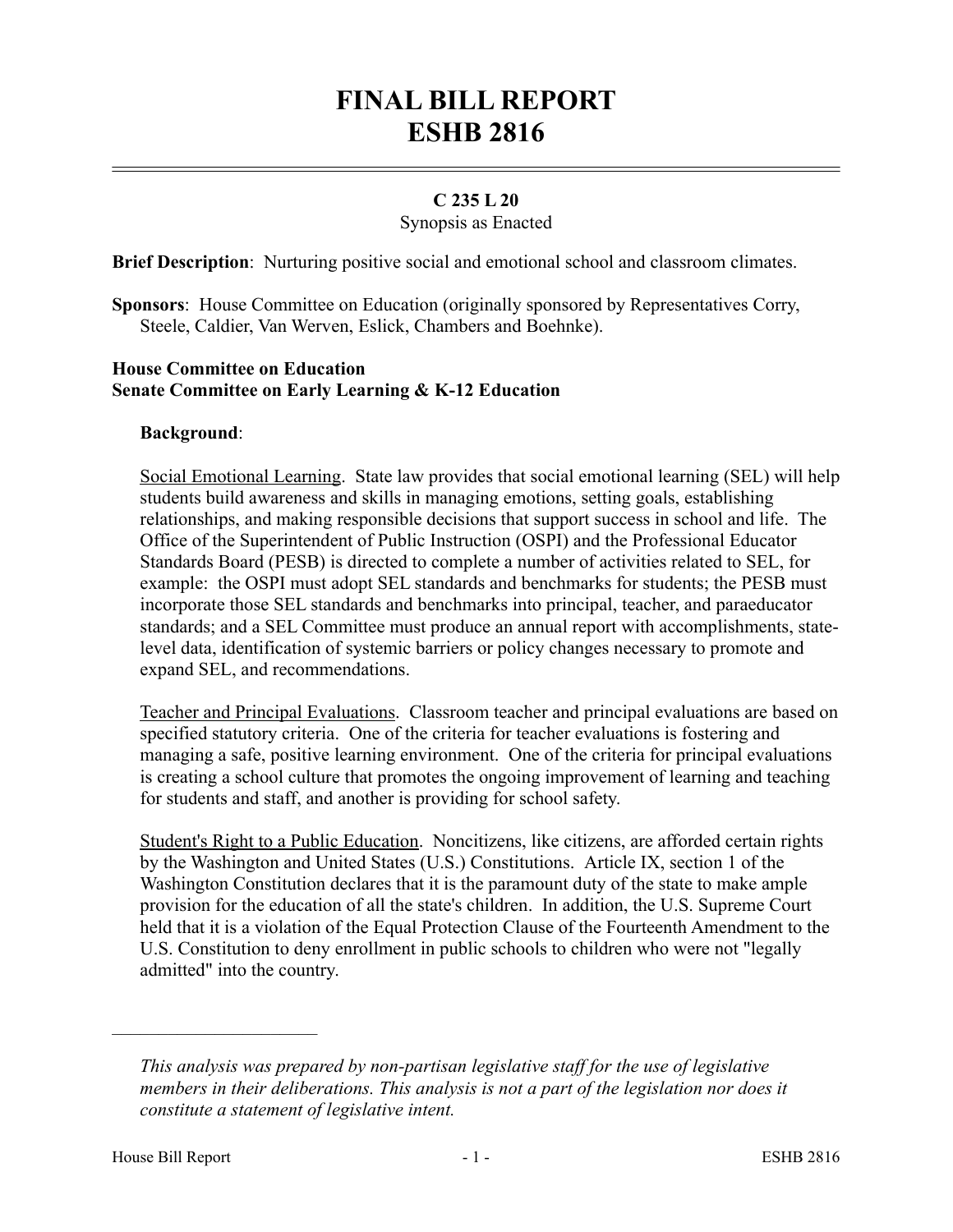## **Summary**:

The Washington State School Directors' Association (WSSDA) must develop a model policy and procedure for nurturing a positive social and emotional school and classroom climate. The goal of the policy and procedure is to support and promote school and school district action plans that create, maintain, and nurture physically, emotionally, and intellectually safe, respectful, and positive school and classroom environments that foster equitable, ethical, social, emotional, and academic education for all students. The WSSDA must update the model policy and procedure periodically to align with the work of the SEL Committee.

The model policy and procedure must include the following elements: (a) recognize that there is not one best way to create, maintain, and nurture a positive social and emotional school and classroom climate and consider each school's history, strengths, needs, and goals; (b) define and describe the essential elements of a positive social and emotional school and classroom climate, which must align with the SEL benchmarks and standards; (c) recognize the important role that students' families play in collaborating with the school and school district in creating, maintaining, and nurturing a positive social and emotional school and classroom climate; and (d) describe a framework for an effective and informed positive social and emotional school and classroom climate improvement process that includes a continuous cycle of planning and preparation, evaluation, action planning, and implementation.

The model policy and procedure must also protect the integrity of learning environments by including the following elements: (a) school districts must provide information to the parents and guardians of enrolled students regarding students' rights to a free public education, regardless of immigration status or religious beliefs; and (b) school districts must provide meaningful access to this information for families with limited English proficiency. These elements may be included in a separate model policy and procedure.

In developing the model policy and procedure, the WSSDA must: (a) consult with staff at the OSPI and organizations with expertise in social and emotional health, and in equity, race, and inclusive learning environments; (b) work with the SEL Committee to align the climate improvement framework with the statewide framework for SEL; (c) consider the relationship between the model policy and procedure and policies related to student behaviors and student discipline; and (d) review research on, and examples of effective implementation of, restorative practices, collaborative and proactive practices, trauma-sensitive and traumainformed practices, classroom management, and other topics related to the goal of the policy.

The model policy and procedure must be posted publicly on the WSSDA website by March 1, 2021. Updates must be posted publicly within a reasonable time of development.

By the beginning of the 2021-22 school year, each school district must adopt or amend if necessary policies and procedures that, at a minimum, incorporate elements to protect the integrity of learning environments. School districts must periodically review their policies and procedures for consistency with updated versions of the model policy to protect the integrity of learning environments.

By the beginning of the 2021-22 school year, each school district may adopt or amend policies and procedures that incorporate the elements for nurturing a positive social and